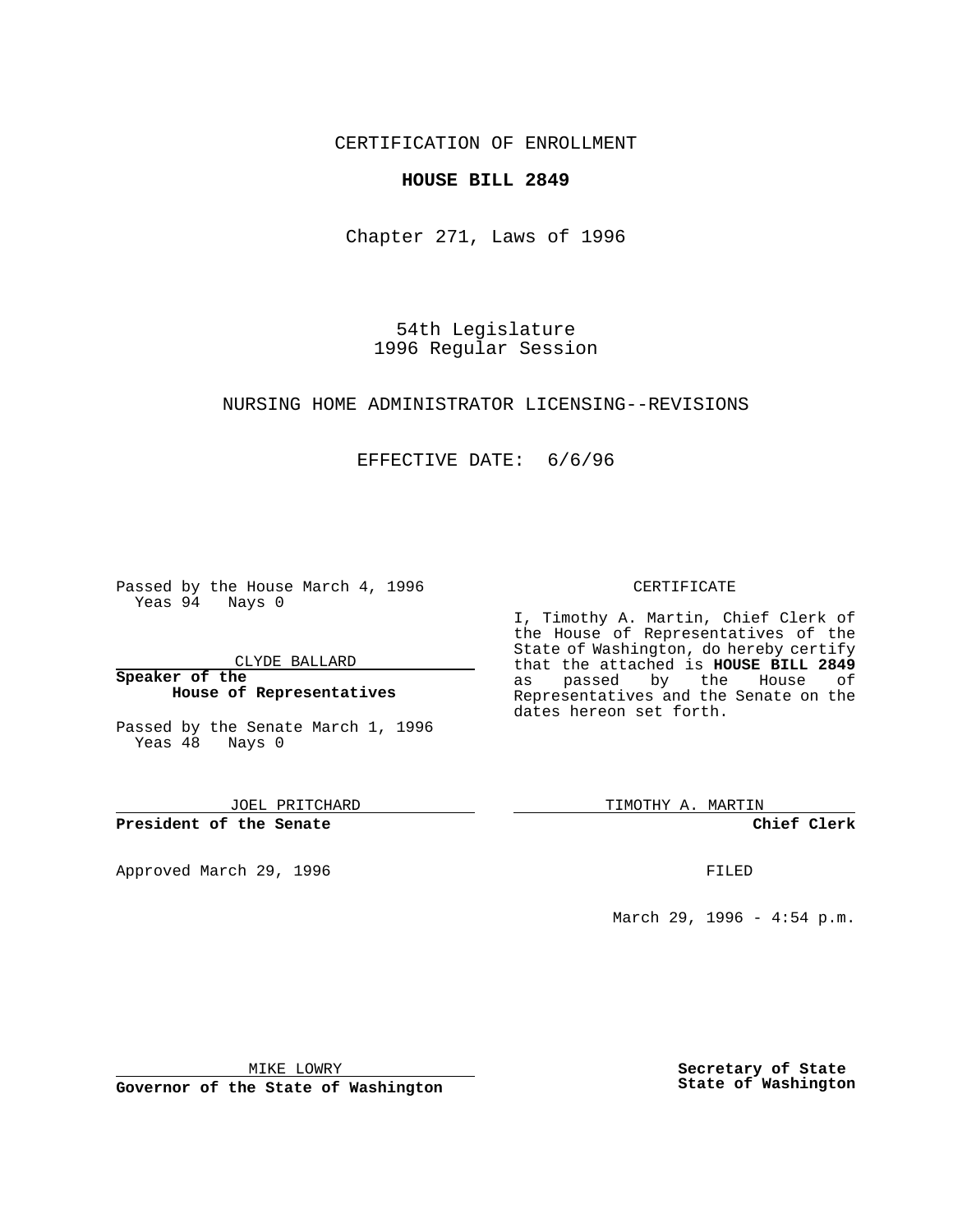# **HOUSE BILL 2849** \_\_\_\_\_\_\_\_\_\_\_\_\_\_\_\_\_\_\_\_\_\_\_\_\_\_\_\_\_\_\_\_\_\_\_\_\_\_\_\_\_\_\_\_\_\_\_

\_\_\_\_\_\_\_\_\_\_\_\_\_\_\_\_\_\_\_\_\_\_\_\_\_\_\_\_\_\_\_\_\_\_\_\_\_\_\_\_\_\_\_\_\_\_\_

### AS AMENDED BY THE SENATE

Passed Legislature - 1996 Regular Session

#### **State of Washington 54th Legislature 1996 Regular Session**

**By** Representatives Dyer, Cody, Casada, Conway, Hymes, Murray, Skinner, Morris, Crouse, Sherstad, Backlund, H. Sommers and Silver

Read first time 01/23/96. Referred to Committee on Health Care.

1 AN ACT Relating to nursing home administrator licensing; and 2 amending RCW 18.52.071.

3 BE IT ENACTED BY THE LEGISLATURE OF THE STATE OF WASHINGTON:

4 **Sec. 1.** RCW 18.52.071 and 1992 c 53 s 7 are each amended to read 5 as follows:

6 The department shall issue a license to any person applying for a 7 nursing home administrator's license ((after July 1, 1993,)) who meets 8 the following requirements:

9 (1) Successful completion of the requirements for a baccalaureate 10 degree from a recognized institution of higher learning((: PROVIDED, 11 That if education requirements are adopted by the federal government, 12 the board may adopt rules requiring educational qualifications to meet 13 those requirements)) and any federal requirements;

14 (2) Successful completion of a practical experience requirement as 15 determined by the board;

16 (3) Successful completion of examinations administered or approved 17 by the board, or both, which shall be designed to test the candidate's 18 competence to administer a nursing home;

19 (4) At least twenty-one years of age; and

p. 1 HB 2849.SL